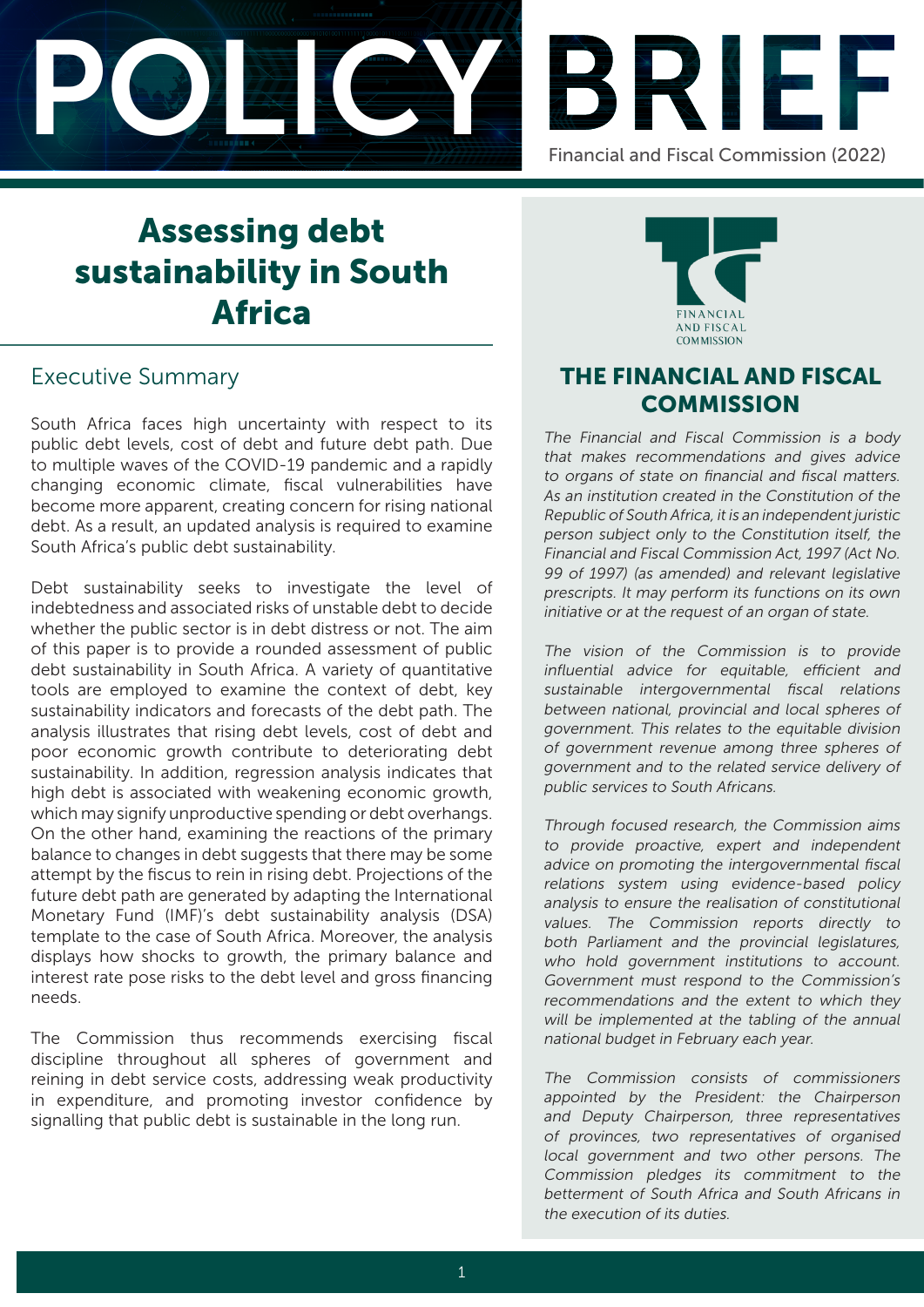### Background

In South Africa, economic and fiscal conditions have been severely strained and are subject to significant uncertainty, partly due to the COVID-19 pandemic. Sharp increases in debt and debt service costs pose serious risks to sustainability. As the consequences of debt will continue to plague South Africa for the foreseeable future, increasing attention must be allocated to understanding debt dynamics.

The research aims to understand debt and its sustainability in South Africa, particularly amid volatile economic conditions over the last few years. By looking at key sustainability indicators and other quantitative tools, the results assess what constitutes a sustainable debt path, whether debt is sustainable in South Africa, what impact high debt has on economic growth, and the future course of sustainability.

### Research findings

### 1. Indicators of sustainability

Compared to other countries, the cost of debt is relatively more expensive in South Africa. Debt levels remain far below those of many advanced economies, such as Japan, the USA and the UK. However the interest rates on Treasury bills and government bonds in South Africa are substantially higher.

Debt, debt service costs and gross financing needs, comprising the main budget deficit and debt redemptions, have all risen dramatically as proportions of gross domestic product (GDP) and revenue over the last five years, posing risks to solvency and liquidity. Debt-to-GDP has doubled over the last 10 years, increasing from 35.1% in 2010/11 to 70.7% in 2020/21. In 2021/22, the debt-to-GDP ratio fell slightly to 69.5% due to a recovery in GDP, despite the stock of debt increasing from R3.9 trillion to R4.3 trillion. Debt service costs are expected to rapidly rise over the medium term, from 4.3% in 2021/22 to 5% in 2024/25 (National Treasury, 2022<sup>1</sup>).



#### Figure 1: Real economic growth rate vs real interest rate

Data sourced from the World Bank (2022 ), ranging from 1961 to 2020. Real interest rates are calculated from lending rates adjusted for inflation. The World Bank's real GDP is calculated at 2015 prices.

<sup>1</sup> National Treasury. 2022. The Budget Review 2022.

<sup>2</sup> World Bank. 2022. World Bank Database.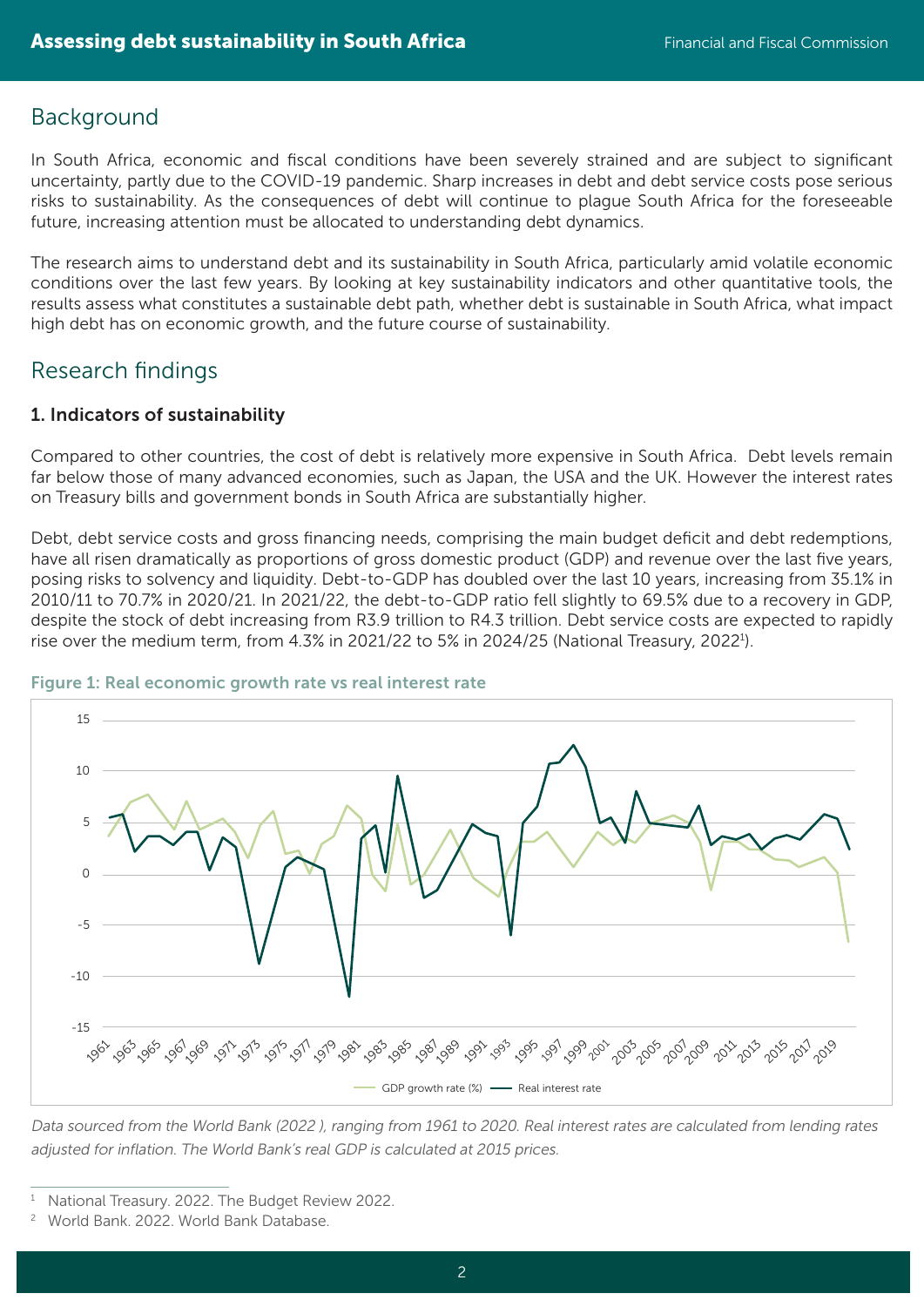In Figure 1, it is evident that the real interest rate has been substantially higher than the economic growth rate since 2014, creating a widening interest-growth differential, which fosters unfavourable debt conditions. Higher interest rates are associated with a higher cost of debt, and lower growth raises the debt-to-GDP ratio and weakens repayment capacity. Economic growth rebounded from -6.4% in 2020 to 4.9% in 2021, which serves to narrow the differential, but growth prospects for the medium term remain weak and interest rates are expected to start rising.

As another indicator of public sector solvency, a fiscal reaction function is analysed to examine the response of the primary balance to changes in debt levels. After controlling for the output gap, expenditure gap and years of a primary balance deficit, the primary balance tends to improve (i.e. move towards a surplus or away from a deficit) when debt rises. In other words, the result indicates that there is an attempt to meet solvency constraints, which is a positive factor for debt sustainability. However, given the strained economic environment and protracted period of a high interest-growth differential, the reaction to changing debt levels may not be strong enough to counter these effects.

Some favourable indicators for sustainability include that South Africa's debt is mostly longer term, reducing liquidity risks, and domestic, reducing exchange rate risks.

#### 2. Debt and economic growth

As an indicator relating to debt and fiscal sustainability, Table 1 displays the impact of debt levels on economic growth.

|                                             | (1)                    | (2)                    | (3)                    |
|---------------------------------------------|------------------------|------------------------|------------------------|
|                                             | <b>GDP</b> growth rate | <b>GDP</b> growth rate | <b>GDP</b> growth rate |
| Debt (% GDP)                                | $0.713***$             | $0.530**$              | $0.523**$              |
| Debt2 (% GDP)                               | $-0.009***$            | $-0.006***$            | $-0.007***$            |
| Inflation (CPI)                             |                        | $-0.109*$              | $-0.136**$             |
| Surplus/deficit (% GDP)                     |                        | $0.314**$              | $0.345*$               |
| Trade (% GDP)                               |                        | $0.059*$               | 0.046                  |
| Gross fixed capital formation (growth rate) |                        | $0.165***$             | $0.159***$             |
| Real interest rate                          |                        |                        | $-0.077$               |
| R-squared                                   | 0.22                   | 0.70                   | 0.72                   |
| Durbin-Watson Statistic                     | 1.00                   | 1.92                   | 2.07                   |
| Observations                                | 60                     | 60                     | 60                     |

#### Table 1: Impact of debt on economic growth

Notes: Coefficients are rounded to three decimal places. Data is sourced from the World Bank (2022<sup>3</sup>) and the South African Reserve Bank (2022<sup>4</sup>) Sample 1961–2020. Constants are included, but not presented.

<sup>3</sup> World Bank. 2022. World Bank Database.

<sup>4</sup> South African Reserve Bank. 2022. Public Finance Statistical Tables. Quarterly Bulletin March 2022.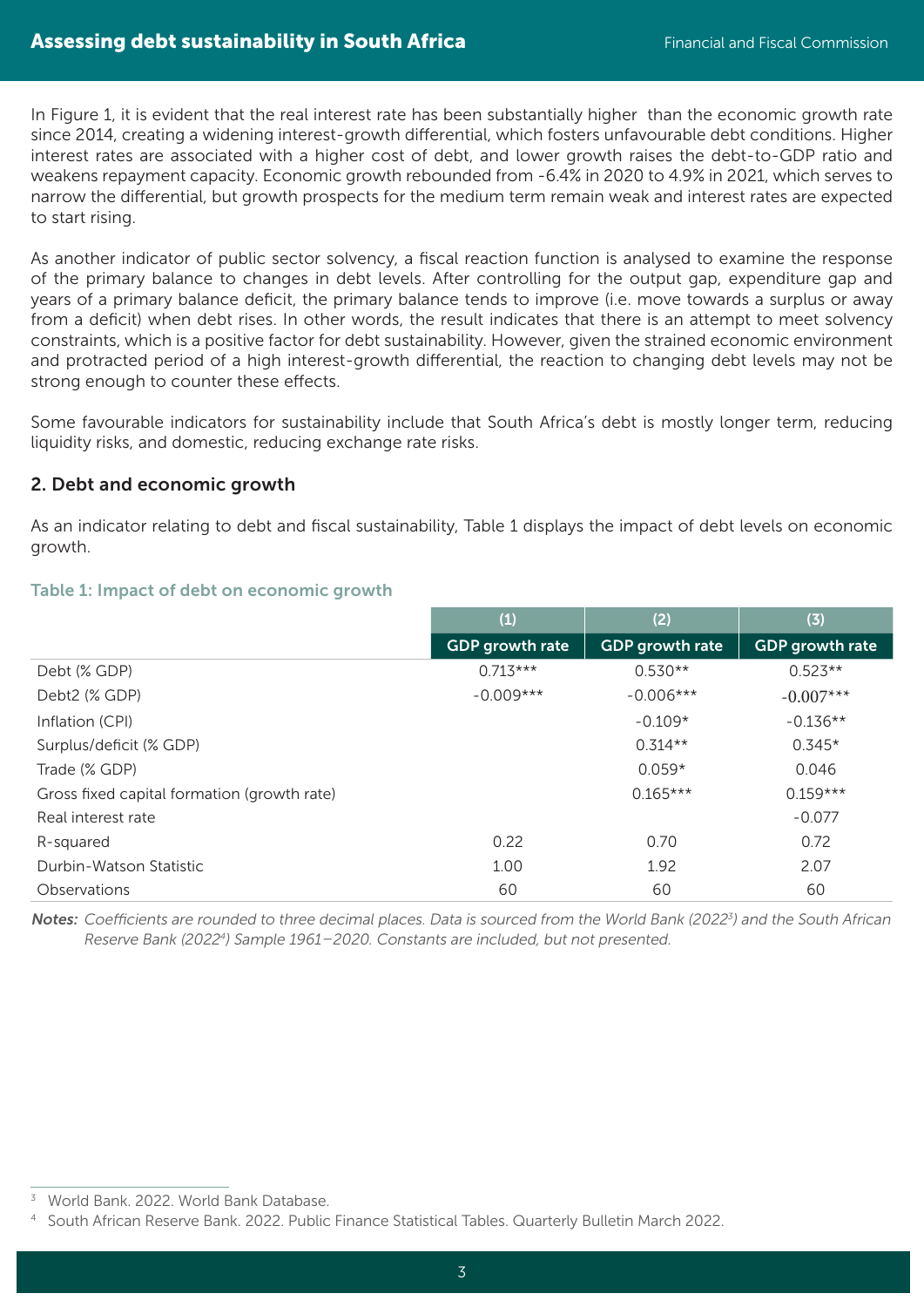The regressions show a significant nonlinear impact of debt on economic growth. In all three columns, debt is associated with rising GDP growth. However, the negative sign on debt-squared indicates that its effect on GDP is lessened as debt grows. In Column 1, debt has a positive effect on growth until a turning point of approximately 40%, after which additional increases in debt are associated with lower growth rates. When controlling for other variables, higher growth rates of investment have a positive impact on growth, while higher inflation is associated with lower growth. Interestingly, improvements in the budget balance (i.e. movements towards a budget surplus or reductions in the budget deficit) have a positive and significant impact on economic growth. Controls for the real interest rate do not appear to have any significant effect on economic growth.

Although high debt does not necessarily always have deleterious effects on growth, in the case of South Africa, higher debt over the last 60 years has been associated with low growth levels. This may be due to the poor quality of public spending and investment associated with this debt. The result may also be a symptom of a debt overhang, where current investment and consumption are disincentivised as a result of a higher expected tax burden, reducing growth as a consequence. The debt-growth relationship is vital for sustainability as low growth may bring solvency and repayment concerns.

### 3. Forecasts of the debt path

From Figure 2, it is evident that the change in debt depends on movements in the real interest rate, exchange rate, primary balance and real GDP growth. From 2011, the primary deficit and the real interest rate have largely contributed to rising debt, while growth reduced the debt burden. Growth has been relatively weak over this period, however, and contributed to increasing debt in 2020 as a result of the large recession. The high growth rate in 2021 resulted in a small decline in the debt-to-GDP ratio. However, this ratio begins to rise in 2022, increasing at a decreasing rate from 2023 onwards. Increases in the real interest rate, or the cost of debt, and depreciations in the exchange rate raise debt-to-GDP. Consolidatory efforts expected over the medium term will relieve the debt burden.



#### Figure 2: Debt-creating flows

Moreover, the forecast analysis displays the vulnerability of the debt level and financing needs to adverse shocks to growth, the interest rate and primary balance. Should the fiscus follow its history of persistent primary deficits or face further macroeconomic instability, the debt level and cost of debt may continue to rise beyond government's targets.